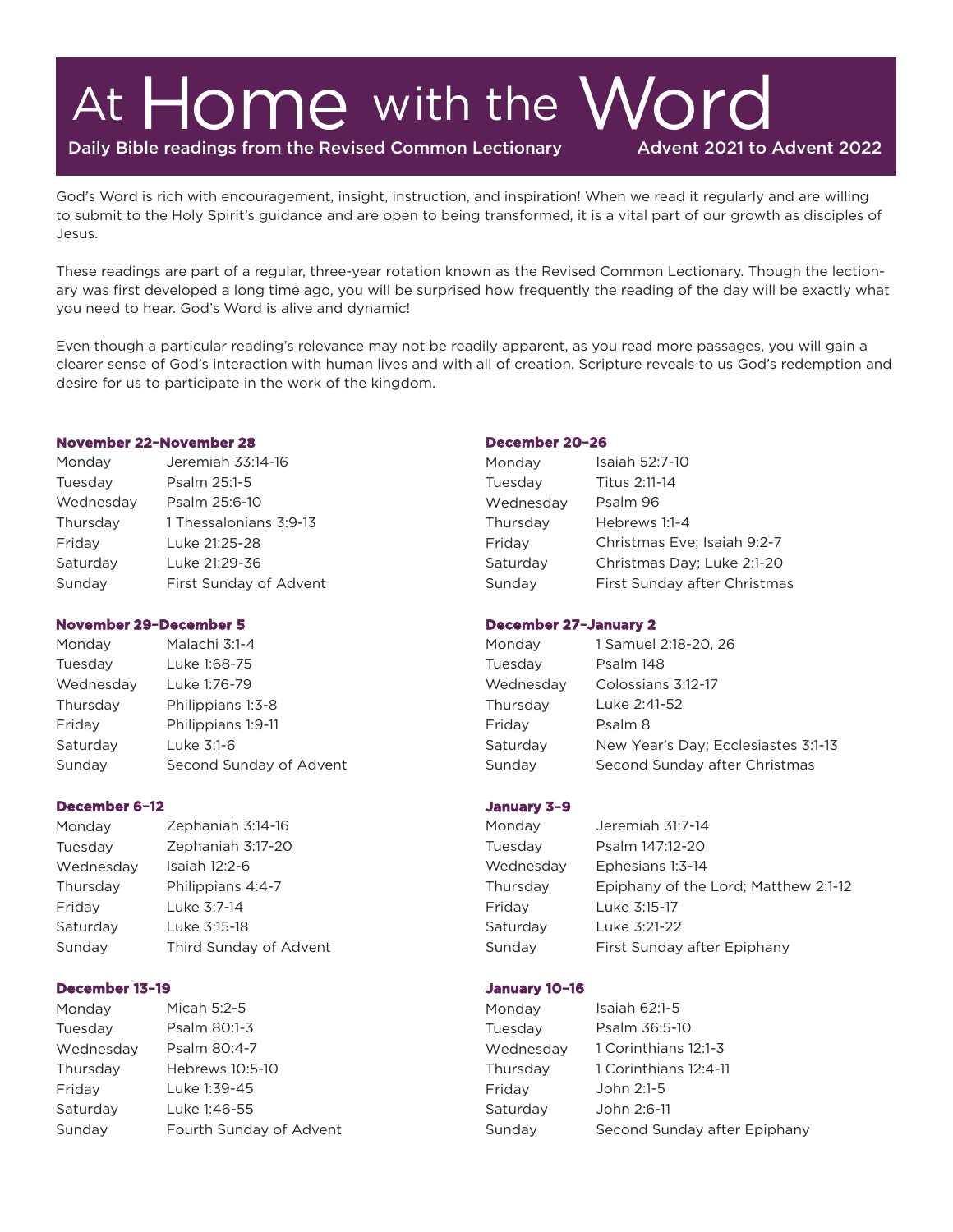#### January 17-23

| Monday    | Nehemiah 8:1-3, 5-6, 8-10   |
|-----------|-----------------------------|
| Tuesday   | Psalm 19:1-6                |
| Wednesday | Psalm 19:7-14               |
| Thursday  | 1 Corinthians 12:12-26      |
| Friday    | 1 Corinthians 12:27-31      |
| Saturday  | Luke 4:14-21                |
| Sunday    | Third Sunday after Epiphany |

#### January 24-30

| Monday    | Jeremiah 1:4-8               |
|-----------|------------------------------|
| Tuesday   | Jeremiah 1:9-10              |
| Wednesday | Psalm 71:1-6                 |
| Thursday  | 1 Corinthians 13:1-3         |
| Friday    | 1 Corinthians 13:4-13        |
| Saturday  | Luke 4:21-30                 |
| Sunday    | Fourth Sunday after Epiphany |

## **January 31–February 6**

| Psalm 138                          |
|------------------------------------|
| Isaiah 6:1-8                       |
| Presentation of the Lord; Psalm 84 |
| Hebrews 2:14-18                    |
| 1 Corinthians 15:1-11              |
| Luke 5:1-11                        |
| Fifth Sunday after Epiphany        |
|                                    |

## February 7-13

| Monday    | Jeremiah 17:5-8             |
|-----------|-----------------------------|
| Tuesday   | Jeremiah 17:9-10            |
| Wednesday | Psalm 1                     |
| Thursday  | 1 Corinthians 15:12-20      |
| Friday    | Luke 6:17-19                |
| Saturday  | Luke 6:20-26                |
| Sunday    | Sixth Sunday after Epiphany |

#### February 14-20

| Monday    | Genesis 45:3-11, 15           |
|-----------|-------------------------------|
| Tuesday   | Psalm 37:1-11                 |
| Wednesday | Psalm 37:39-40                |
| Thursday  | 1 Corinthians 15:35-38        |
| Friday    | 1 Corinthians 15:42-50        |
| Saturday  | Luke 6:27-38                  |
| Sunday    | Seventh Sunday after Epiphany |

## February 21-27

Monday Exodus 34:29-35 Tuesday Psalm 99:1-5 Wednesday Psalm 99:6-9 Thursday 2 Corinthians 3:12–4:2 Luke 9:28-36 Friday Saturday Luke 9:37-43 Sunday Transfiguration Sunday

## **February 28–March 6**

| Monday    | Deuteronomy 26:1-11          |
|-----------|------------------------------|
| Tuesday   | Psalm 91:1-2, 9-13           |
| Wednesday | Ash Wednesday; Psalm 51:1-17 |
| Thursdav  | Psalm 91:14-16               |
| Friday    | Romans 10:8b-13              |
| Saturday  | Luke 4:1-13                  |
| Sunday    | First Sunday in Lent         |
|           |                              |

## **March 7-13**

| Monday    | Genesis 15:1-12, 17-18 |
|-----------|------------------------|
| Tuesday   | Psalm 27:1-6           |
| Wednesday | Psalm 27:7-14          |
| Thursday  | Philippians 3:17-4:1   |
| Fridav    | Luke 13:31-35          |
| Saturday  | Luke 9:28-43           |
| Sunday    | Second Sunday in Lent  |

## **March 14–20**

| Monday    | Isaiah 55:1-5         |
|-----------|-----------------------|
| Tuesday   | Isaiah 55:6-9         |
| Wednesday | Psalm 63:1-8          |
| Thursday  | 1 Corinthians 10:1-13 |
| Friday    | Luke 13:1-5           |
| Saturday  | Luke 13:6-9           |
| Sunday    | Third Sunday in Lent  |

## **March 21–27**

| Monday    | Joshua 5:9-12         |
|-----------|-----------------------|
| Tuesday   | Psalm 32:1-5          |
| Wednesday | Psalm 32:6-11         |
| Thursday  | 2 Corinthians 5:16-21 |
| Friday    | Luke 15:1-3, 11-24    |
| Saturday  | Luke 15:25-32         |
| Sunday    | Fourth Sunday in Lent |

#### **March 28-April 3**

Monday Tuesday Wednesday Thursday Friday Saturday Sunday

Isaiah 43:16-21 Psalm 126:1-3 Psalm 126:4-6 Philippians 3:4-11 Philippians 3:12-14 John 12:1-8 Fifth Sunday in Lent

# **April 4-10**

| Monday    | Isaiah 50:4-9        |
|-----------|----------------------|
| Tuesday   | Psalm 31:9-16        |
| Wednesday | Philippians 2:5-11   |
| Thursday  | Luke 22:14-23:56     |
| Friday    | Psalm 118:1-2, 19-29 |
| Saturday  | Luke 19:28-40        |
| Sunday    | Palm/Passion Sunday  |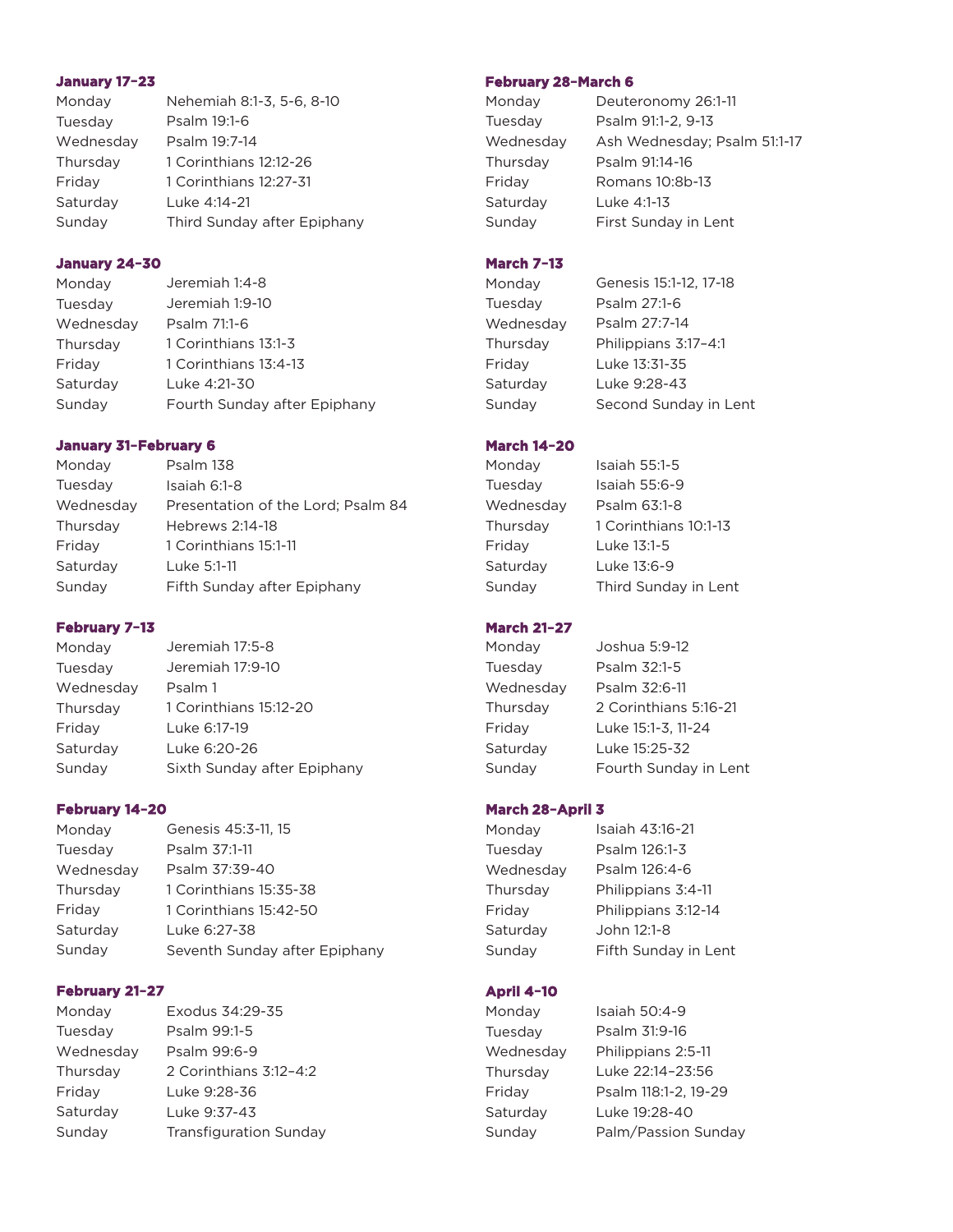## **April 11-17**

| Monday    | Hebrews 9:11-15                 |
|-----------|---------------------------------|
| Tuesday   | Isaiah 49:1-7                   |
| Wednesday | John 13:21-32                   |
| Thursday  | Maundy Thursday; Exodus 12:1-14 |
| Friday    | Good Friday; John 18-19         |
| Saturday  | John 20:1-18                    |
| Sunday    | Easter Sunday                   |

## **April 18-24**

Monday Acts 5:27-32 Tuesday Psalm 118:14-29 Psalm 150 Wednesday Thursday Revelation 1:4-8 John 20:19-23 Friday Saturday John 20:24-31 Second Sunday of Easter Sunday

## April 25-May 1

| Monday    | Acts $9.1-9$           |
|-----------|------------------------|
| Tuesday   | Acts 9:10-20           |
| Wednesday | Psalm 30               |
| Thursday  | Revelation 5:11-14     |
| Friday    | John 21:1-14           |
| Saturday  | John 21:15-19          |
| Sunday    | Third Sunday of Easter |
|           |                        |

 $\overline{a}$   $\overline{a}$ 

# **May 2-8**

Monday Tuesday Wednesday Thursday Friday Saturday Sunday

Acts 9:36-38 Acts 9:39-43 Psalm 23 Revelation 7:9-12 Revelation 7:13-17 John 10:22-30 Fourth Sunday of Easter

# **May 9-15**

Monday Tuesday Wednesday Thursday Friday Saturday Sunday

Acts 11:1-10 Acts 11:11-18 Psalm 148 Revelation 21:1-4 Revelation 21:5-6 John 13:31-35 Fifth Sunday of Easter

# **May 16-22**

Monday Tuesday Wednesday Thursday Friday Saturday Sunday

# Acts 16:9-15 Psalm 67 Revelation 21:10, 22-27 Revelation 22:1-5 John 14:23-29 John 5:1-9 Sixth Sunday of Easter

## **May 23-29**

| Monday    | Acts 16:16-24                     |
|-----------|-----------------------------------|
| Tuesday   | Acts 16:25-34                     |
| Wednesday | Psalm 97                          |
| Thursday  | Ascension Day; Acts 1:1-11        |
| Friday    | Revelation 22:12-14, 16-17, 20-21 |
| Saturday  | John 17:20-26                     |
| Sunday    | Seventh Sunday of Easter          |

## **May 30–June 5**

| Monday    | Acts 2:1-13         |
|-----------|---------------------|
| Tuesday   | Acts 2:14-21        |
| Wednesday | Genesis 11:1-9      |
| Thursday  | Psalm 104:24-35     |
| Friday    | Romans 8:14-17      |
| Saturday  | John 14:8-17, 25-27 |
| Sunday    | Pentecost           |

# **June 6-12**

Proverbs 8:1-4 Monday Proverbs 8:22-31 Tuesday Wednesday Psalm 8:1-2 Thursday Psalm 8:3-9 Friday Romans 5:1-5 Saturday John 16:12-15 Sunday Trinity Sunday

# **June 13–19**

Tuesday Psalms 42-43 Wednesday Isaiah 65:1-9 Saturday Luke 8:26-39

Monday 1 Kings 19:1-15 Thursday Psalm 22:19-28 Friday Galatians 3:23-29 Sunday Second Sunday after Pentecost

# **June 20–26**

Monday Tuesday Wednesday Thursday Friday Saturday Sunday

2 Kings 2:1-2, 6-14 Psalm 77:1-2, 11-20 1 Kings 19:15-16, 19-21 Psalm 16 Galatians 5:1, 13-25 Luke 9:51-62 Third Sunday after Pentecost

# June 27-July 3

| Monday    | 2 Kings 5:1-14                |
|-----------|-------------------------------|
| Tuesday   | Psalm 30                      |
| Wednesday | Isaiah 66:10-14               |
| Thursday  | Psalm 66:1-9                  |
| Friday    | Galatians 6:1-16              |
| Saturday  | Luke 10:1-11, 16-20           |
| Sunday    | Fourth Sunday after Pentecost |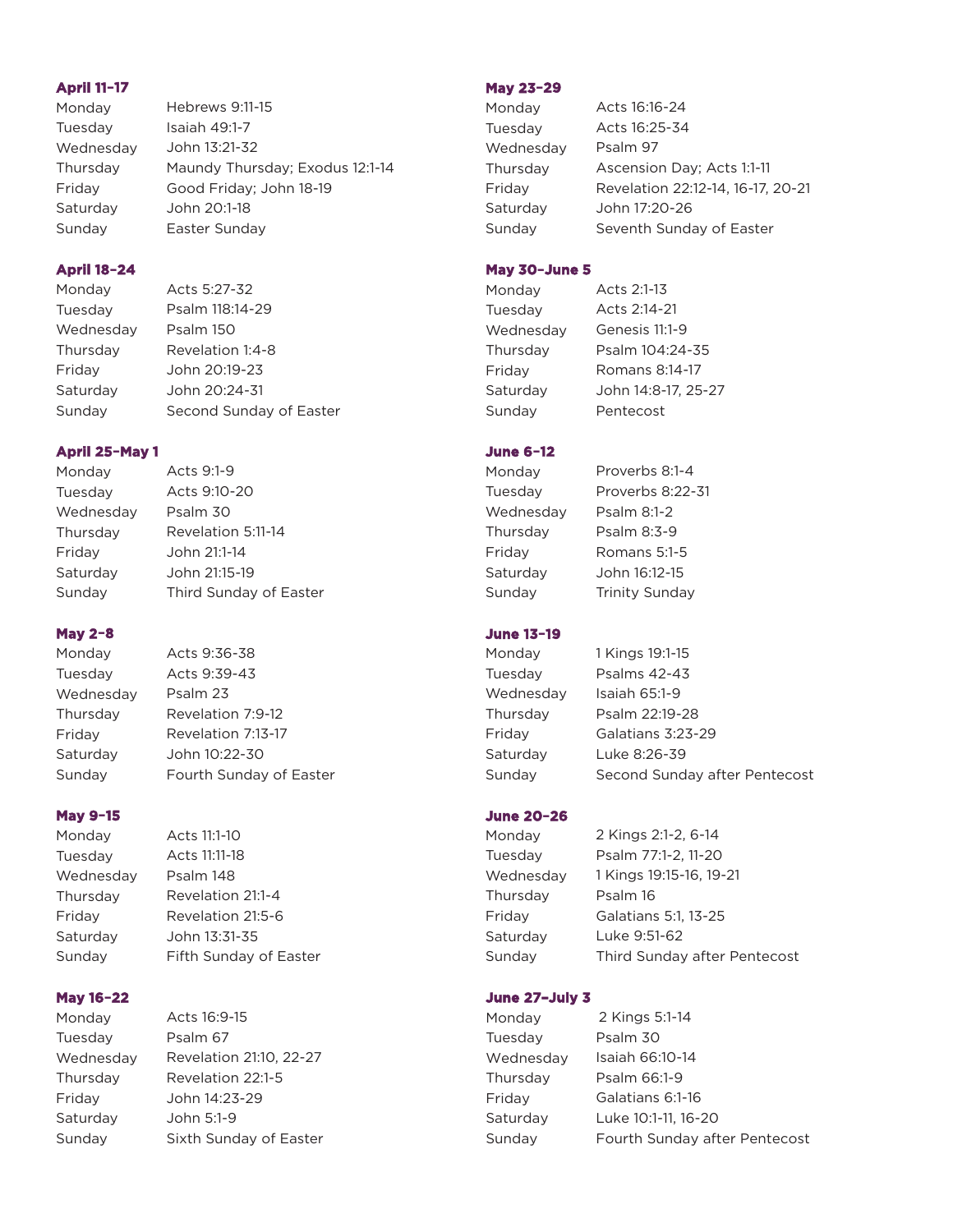#### **July 4-10**

| Monday    | Amos 7:7-17                  |
|-----------|------------------------------|
| Tuesday   | Psalm 82                     |
| Wednesday | Deuteronomy 30:9-14          |
| Thursday  | Psalm 25:1-10                |
| Friday    | Colossians 1:1-14            |
| Saturday  | Luke 10:25-37                |
| Sunday    | Fifth Sunday after Pentecost |
|           |                              |

## **July 11-17**

Amos 8:1-12 Monday Psalm 52 Tuesday Genesis 18:1-10 Wednesday Psalm 15 Thursday Colossians 1:15-28 Friday Saturday Luke 10:38-42 Sunday Sixth Sunday after Pentecost

## **July 18-24**

Monday Hosea 1:2-10 Tuesday Psalm 85 Wednesday Genesis 18:20-32 Thursday Psalm 138 Friday Colossians 2:6-19 Saturday Luke 11:1-13 Sunday Seventh Sunday after Pentecost

# **July 25-31**

Hosea 11:1-11 Monday Psalm 107:1-9, 43 Tuesday Wednesday Ecclesiastes 1:2, 12-14; 2:18-23 Psalm 49:1-12 Thursday Friday Colossians 3:1-11 Luke 12:13-21 Saturday Sunday Eighth Sunday after Pentecost

# August 1-7

Monday Isaiah 1:1, 10-20 Tuesday Psalm 50:1-8, 22-23 Wednesday Genesis 15:1-6 Psalm 33:12-22 Thursday Hebrews 11:1-3, 8-16 Friday Saturday Luke 12:32-40 Sunday Ninth Sunday after Pentecost

## **August 8–14**

Monday Isaiah 5:1-7 Tuesday Psalm 80:1-2, 8-19 Wednesday Jeremiah 23:23-29 Thursday Psalm 82 Friday Hebrews 11:29–12:2 Saturday Luke 12:49-56 Sunday Tenth Sunday after Pentecost

## **August 15–21**

| Monday    | Jeremiah 1:4-10                 |
|-----------|---------------------------------|
| Tuesday   | Psalm 71:1-6                    |
| Wednesday | Isaiah 58:9-14                  |
| Thursday  | Psalm 103:1-8                   |
| Friday    | Hebrews 12:18-29                |
| Saturday  | Luke 13:10-17                   |
| Sunday    | Eleventh Sunday after Pentecost |

## **August 22-28**

| Monday    | Jeremiah 2:4-13                |
|-----------|--------------------------------|
| Tuesdav   | Psalm 81:1, 10-16              |
| Wednesday | Proverbs 25:6-7                |
| Thursday  | Psalm 112                      |
| Friday    | Hebrews 13:1-8, 15-16          |
| Saturday  | Luke 14:1, 7-14                |
| Sunday    | Twelfth Sunday after Pentecost |

## **August 29–September 4**

| Monday    | Jeremiah 18:1-11                  |
|-----------|-----------------------------------|
| Tuesday   | Psalm 139:1-6, 13-18              |
| Wednesday | Deuteronomy 30:15-20              |
| Thursday  | Psalm 1                           |
| Friday    | Philemon 1:1-21                   |
| Saturday  | Luke 14:25-33                     |
| Sunday    | Thirteenth Sunday after Pentecost |

## **September 5-11**

| Monday    | Jeremiah 4:11-12, 22-28           |
|-----------|-----------------------------------|
| Tuesdav   | Exodus 32:7-14                    |
| Wednesday | Psalm 51:1-10                     |
| Thursday  | 1 Timothy 1:12-17                 |
| Fridav    | Luke 15:1-10                      |
| Saturdav  | Holy Cross; 1 Corinthians 1:18-24 |
| Sunday    | Fourteenth Sunday after Pentecost |

## **September 12–18**

| Monday    | Jeremiah 8:18-9:1                |
|-----------|----------------------------------|
| Tuesday   | Psalm 79:1-9                     |
| Wednesday | Amos 8:4-7                       |
| Thursday  | Psalm 113                        |
| Friday    | 1 Timothy 2:1-7                  |
| Saturday  | Luke 16:1-13                     |
| Sundav    | Fifteenth Sunday after Pentecost |

## **September 19–25**

| Monday    | Jeremiah 32:1-3, 6-15            |
|-----------|----------------------------------|
| Tuesday   | Psalm 91:1-6, 14-16              |
| Wednesday | Amos 6:1, 4-7                    |
| Thursday  | Psalm 146                        |
| Friday    | 1 Timothy 6:6-19                 |
| Saturday  | Luke 16:19-31                    |
| Sundav    | Sixteenth Sunday after Pentecost |